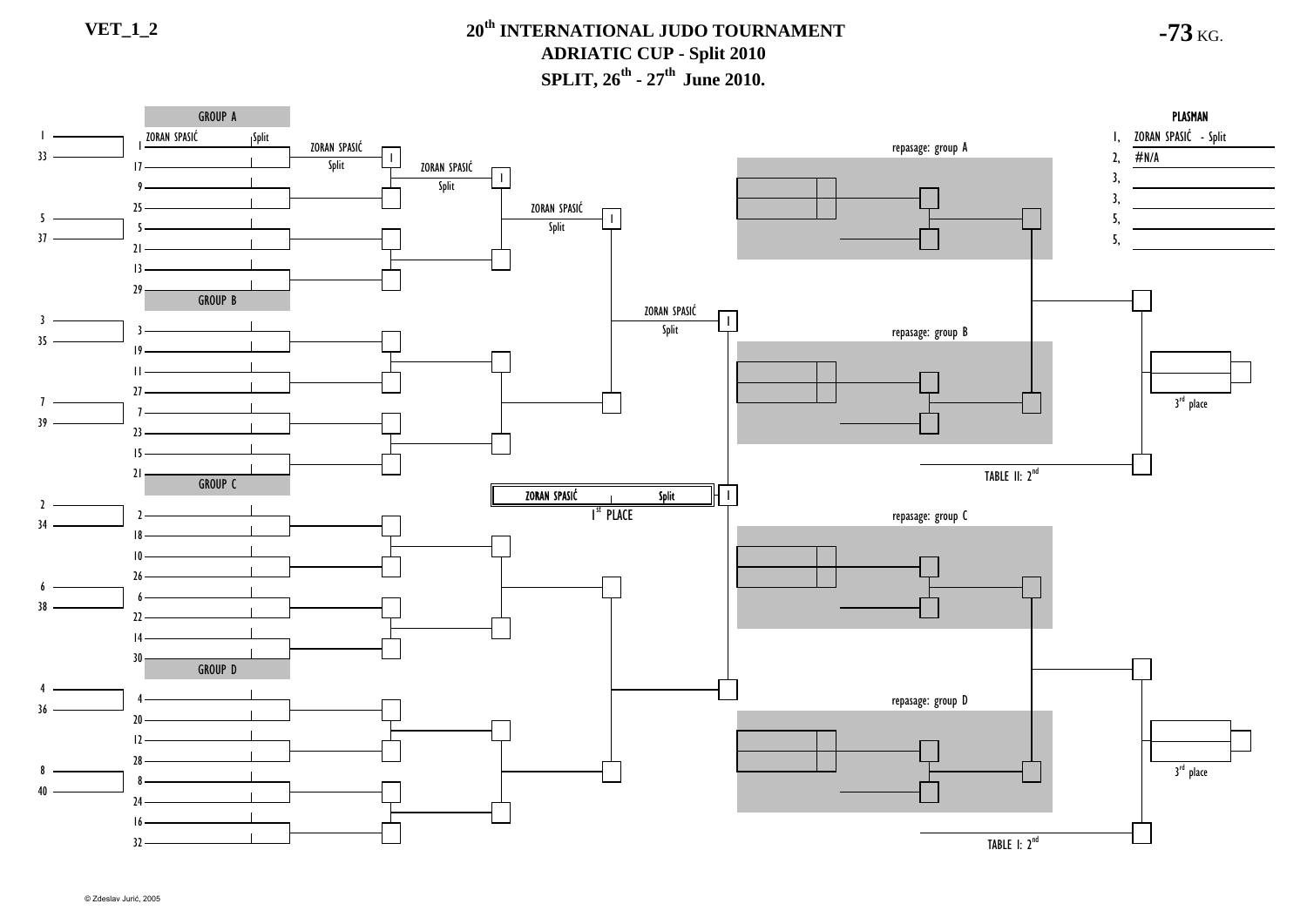### **VET\_1\_2 20th INTERNATIONAL JUDO TOURNAMENTADRIATIC CUP - Split 2010 SPLIT, 26<sup>th</sup> - 27<sup>th</sup> June 2010.**

**-81** KG.

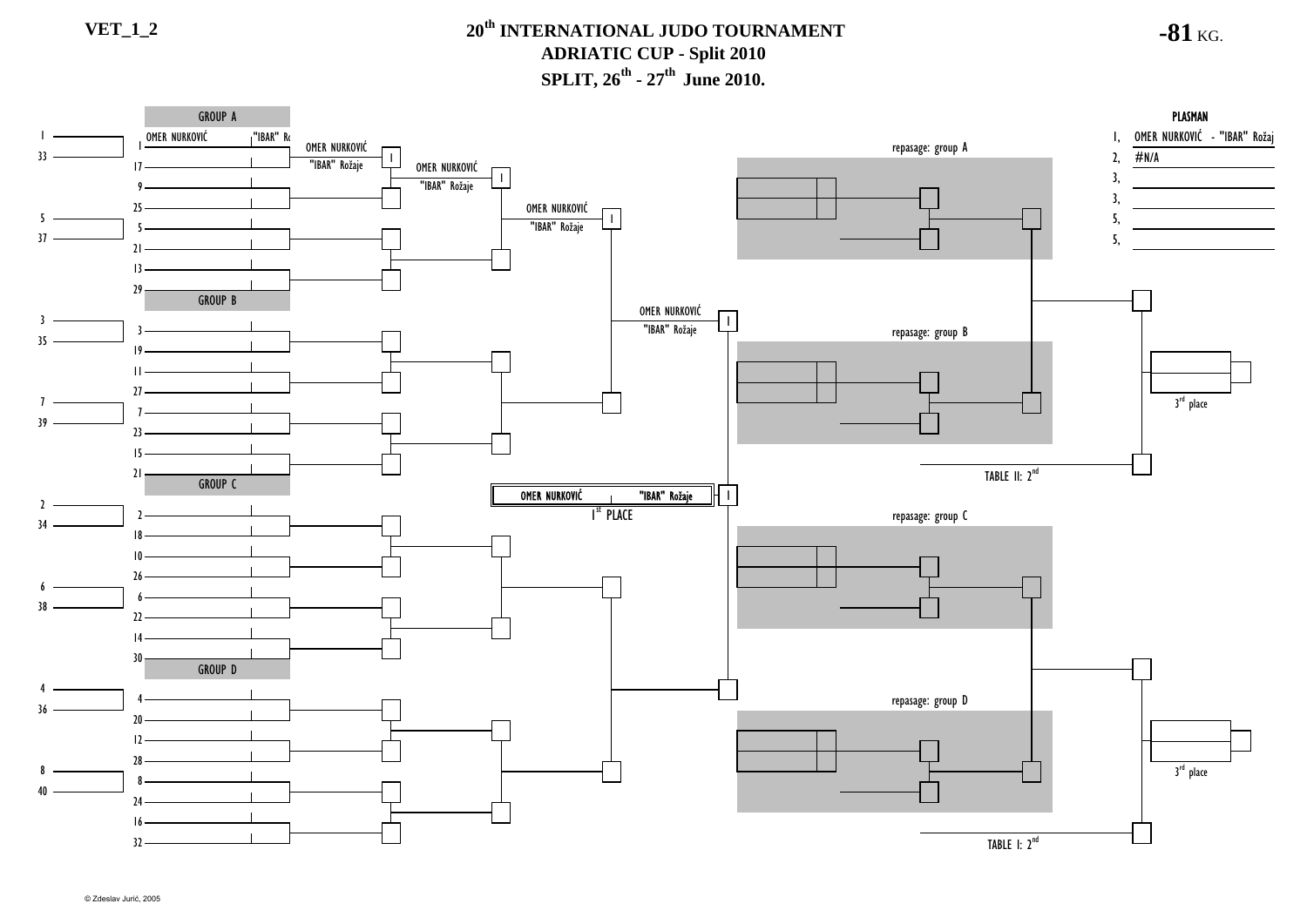**-90** KG.



© Zdeslav Jurić, 2005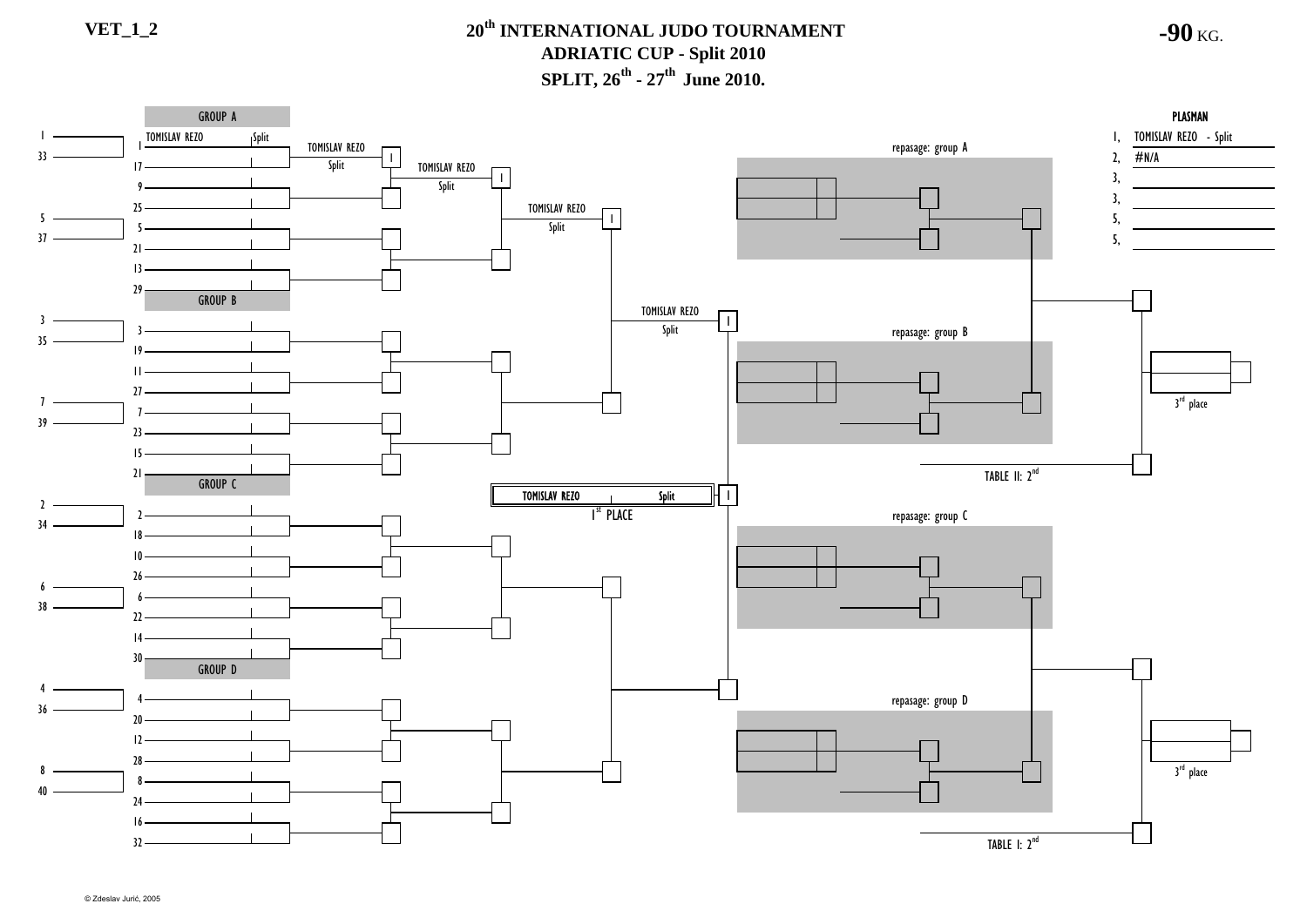### **VET\_1\_2 20th INTERNATIONAL JUDO TOURNAMENTADRIATIC CUP - Split 2010 SPLIT, 26<sup>th</sup> - 27<sup>th</sup> June 2010.**

**-100** KG.

repasage: group B repasage: group C repasage: group D 5, 3<sup>rd</sup> place ZDESLAV JURIĆ TABLE I: 2<sup>nd</sup> 3<sup>rd</sup> place GROUP A GROUP B GROUP CZDESLAV JURIĆ I<sup>st</sup> Place Split PLASMAN 3, 3, 840638 1521  $\mathcal{L}$ 3418າ 395436 12 $20<sub>2</sub>$ 4335 73014 $\mathcal{V}$ 6261032 1624 828GROUP D 1 $\frac{2}{2}$   $\frac{2}{3}$   $\frac{2}{3}$   $\frac{2}{3}$   $\frac{2}{3}$   $\frac{2}{3}$   $\frac{2}{3}$   $\frac{2}{3}$   $\frac{2}{3}$   $\frac{2}{3}$   $\frac{2}{3}$   $\frac{2}{3}$   $\frac{2}{3}$   $\frac{2}{3}$   $\frac{2}{3}$   $\frac{2}{3}$   $\frac{2}{3}$   $\frac{2}{3}$   $\frac{2}{3}$   $\frac{2}{3}$   $\frac{2}{3}$   $\frac{2}{3}$  5, I, ZDESLAV JURIĆ - Split #N/A repasage: group <sup>A</sup> 1, TABLE II: 2<sup>nd</sup> ZDESLAV JURI<sup>Ć</sup> Split ZDESLAV JURIĆ Split 1ZDESLAV JURIĆ<br>Split 7 $23 10 -$ 11 $27$ 29 1333 $21 -$ 5259 $17 -$ 37 Split Split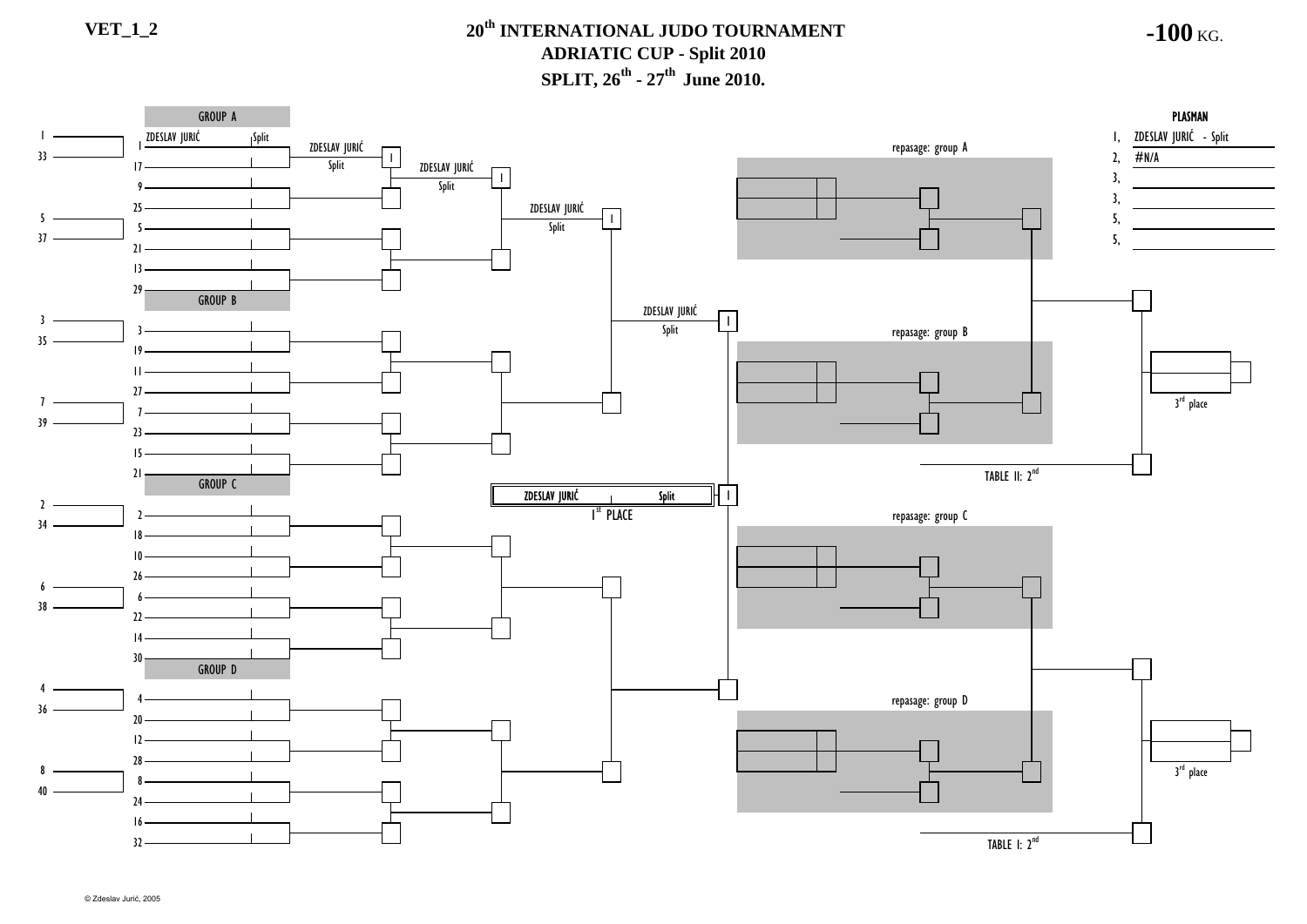#### **VET\_1\_2 20th INTERNATIONAL JUDO TOURNAMENT ADRIATIC CUP - Split 2010 SPLIT, 26<sup>th</sup> - 27<sup>th</sup> June 2010.**

**+100** KG.

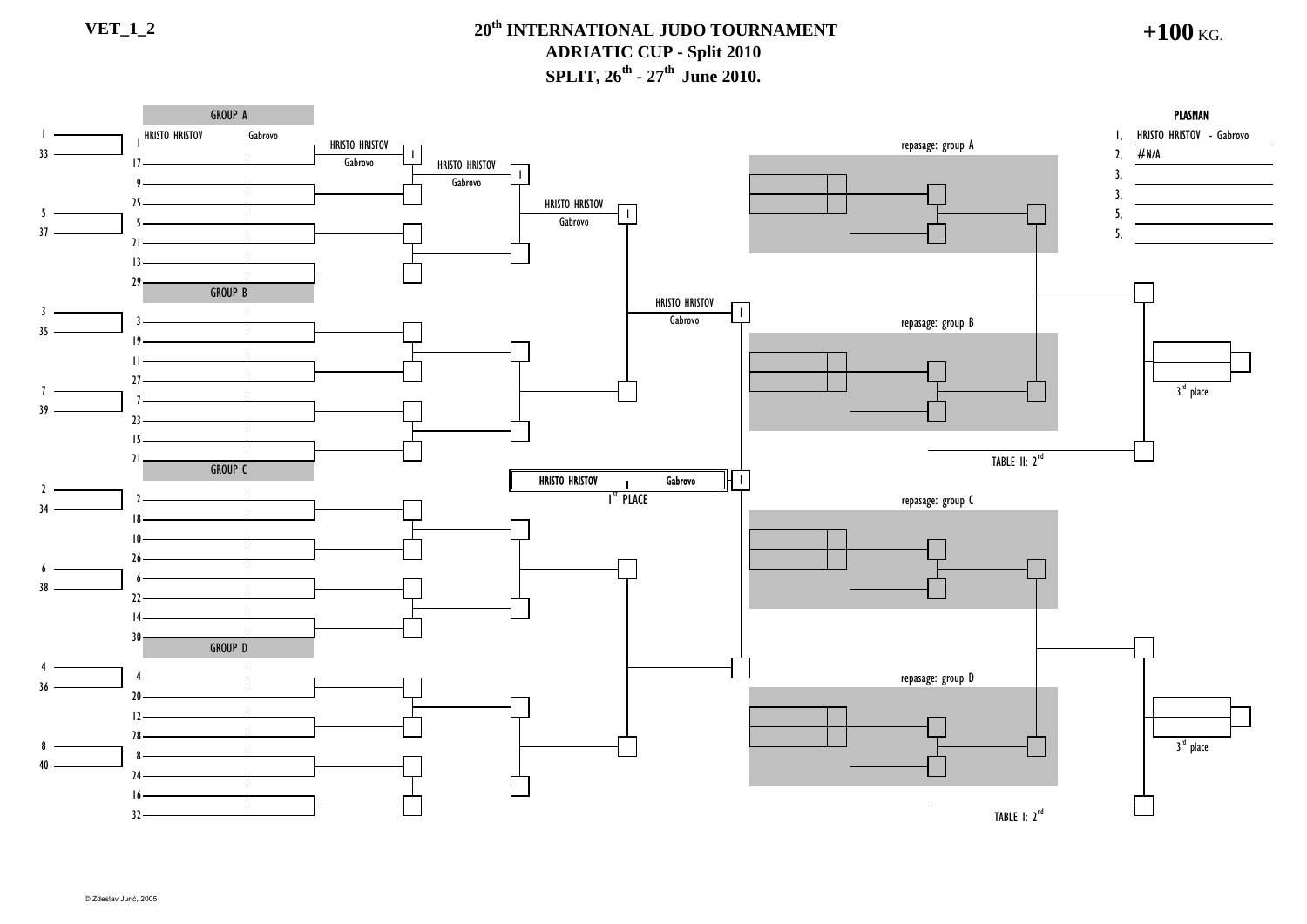**-57 F** KG.

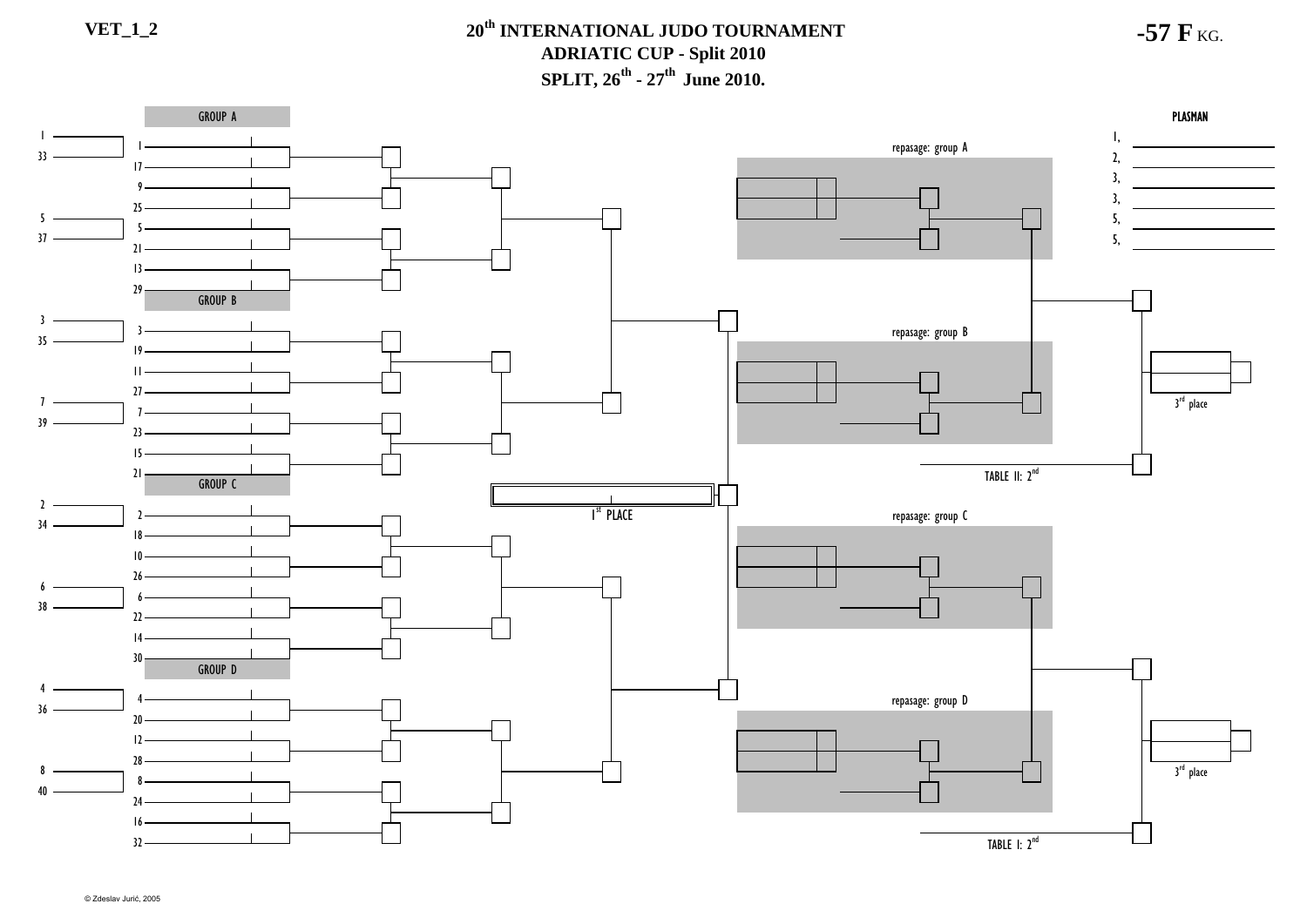**-63 F** KG.

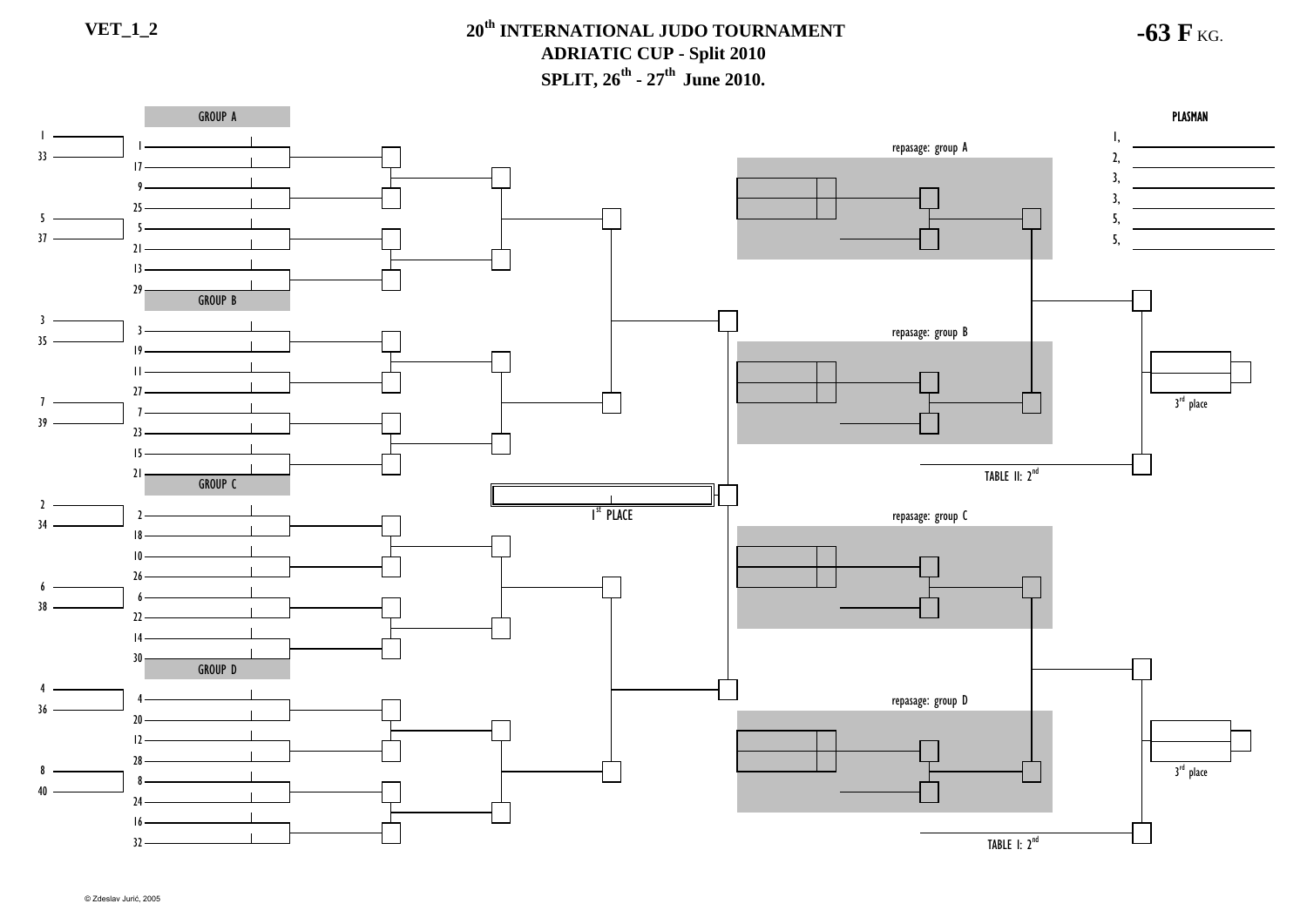**-70 F** KG.